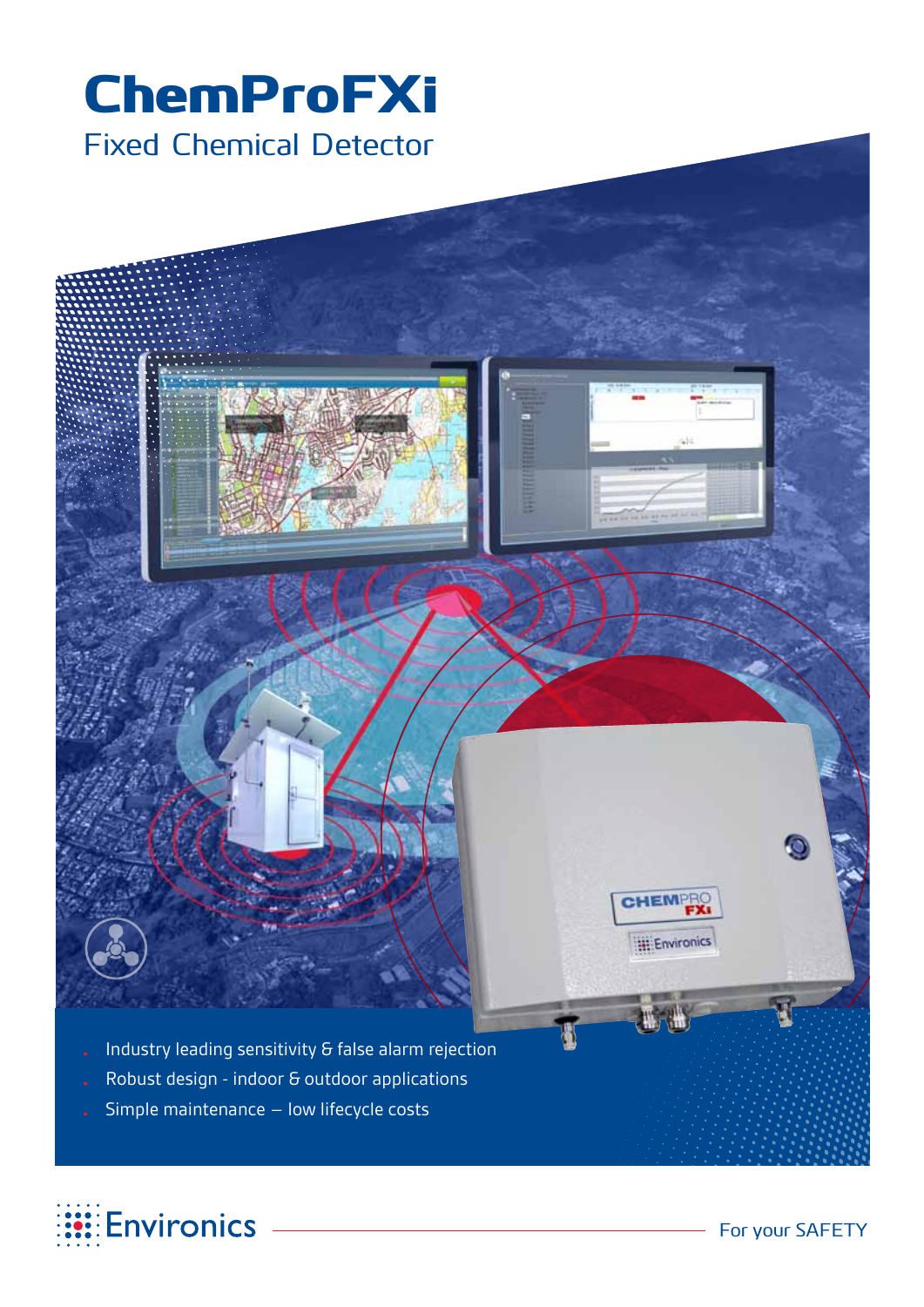# ChemProFXi Fixed Chemical Detector



The ChemProFXi is a permanently mounted gas and vapor detector that provides continuous 24 hour 7 day a week protection of fixed infrastructure from the threat of Chemical Warfare Agents (CWAs) & selected Toxic Industrial Chemicals (TICs). It has industry-leading sensitivity and false alarm rejection in the most user friendly and lowmaintenance package in its class.

#### **Key features**

- $\blacksquare$  Industry leading sensitivity & false alarm rejection
- Robust design indoor & outdoor applications
- Simple maintenance  $-$  low lifecycle costs
- Continuous use 24/7/365
- **Environics EnviScreen compatible**
- **Easy integration to 3rd party systems**
- Extensive and customizable TIC detection

#### **APPLICATIONS**

- **•** Fixed and mobile detection systems
- Shipboard applications
- **Critical Infrastructure Protection**
- Subway security systems
- VIP protection solutions
- Area monitoring systems
- • Industrial chemical vapor monitoring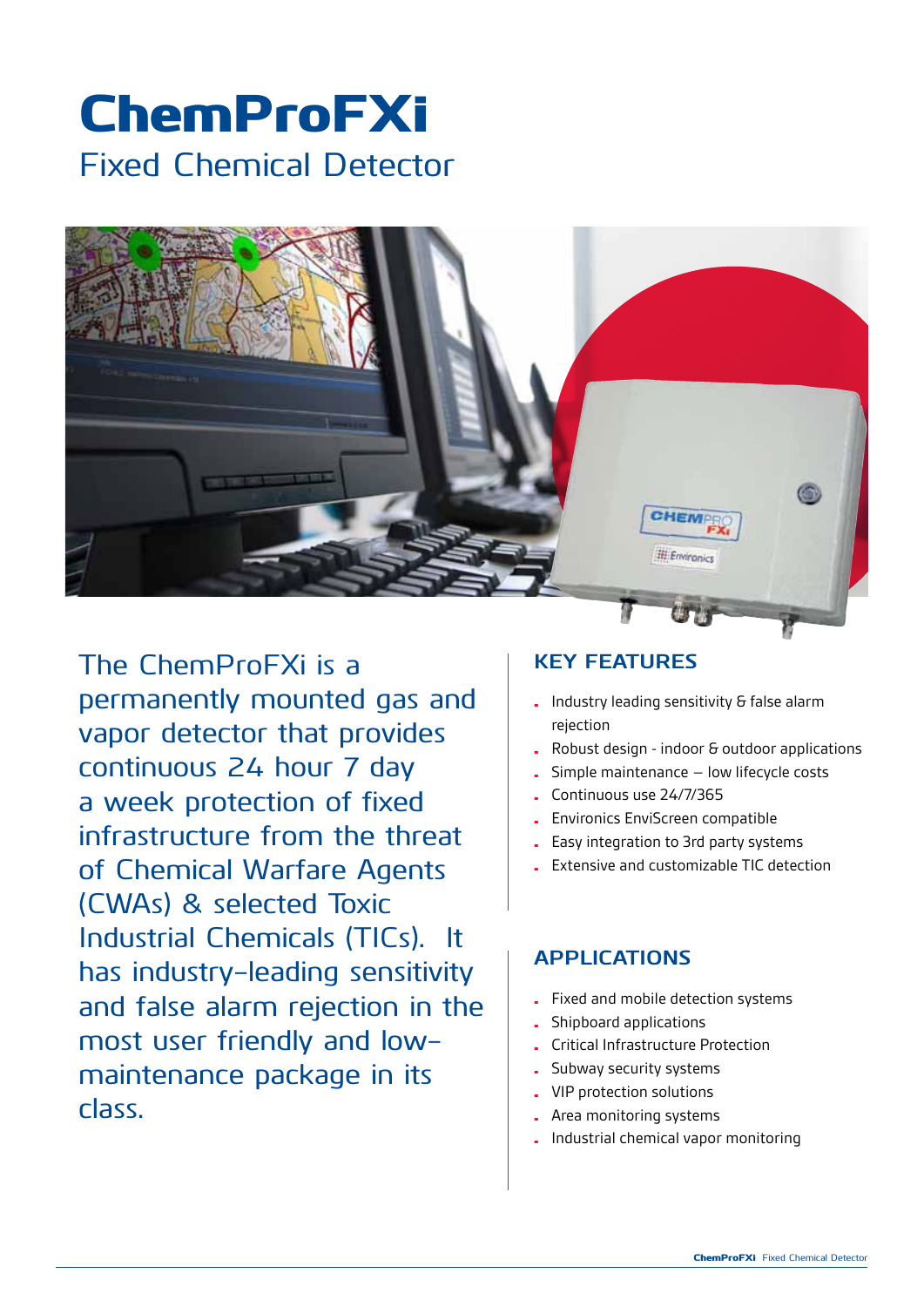#### **Multi-threat Capability**

Effective critical infrastructure protection calls for innovative and sophisticated solutions. The security systems must have the capability coping with multithreat scenarios. The ChemProFXi has been designed to handle these demanding requirements. It can be used in a wide range of applications ranging from buildings, area-monitoring solutions to shipboard installations.

#### **A Truly Orthogonal Detector**

The ChemProFXi draws in an air sample using a continuous pump and then uses an array of detection technologies to detect, classify and measure gases and vapors. A truly orthogonal detector that uses an array of sensing technologies, the heart of the ChemProFXi remains Environics' proven and unique open-loop Ion Mobility Spectroscopy (IMS) sensor.

#### **Lowest Life-Cycle Costs & Logistics**

The ChemProFXi doesn't have to purify or chemically modify the sample with sieves or dopants, unlike traditional closed-loop IMS. Because of this the ChemProFXi has no expendables and is designed for low life cycle and operating costs.

#### **Predictable Maintenance**

The ChemProFXi built-in self-diagnostics technology monitors device status ensuring correct operation of the unit at all times. This feature allows managers to schedule maintenance rather than just responding to failing CWA monitors. In the words of a customer "When I buy a ChemProFXi I know that I won't get calls about it failing."

#### **Easily Mounted And Interfaced**

The small size and innocuous housing of the ChemProFXi allows for easy installation in structures, subways and outdoors. The ChemProFXi supports Ethernet connection and RS485 bus. It also provides relay outputs for "Alarm" and for "Service/Maintenance/ Fault" that can be used for triggering local or remote alarms or controlling ventilation systems.

#### **Flexible Multi Library Operation**

The standard ChemProFXi comes loaded with a list of chemicals (called a "library") that includes all CWAs and wide range of TICs. However, custom libraries can be created for various threat scenarios and for industrial applications where 24/7 monitoring of a specific TIC or list of TICs may be required.